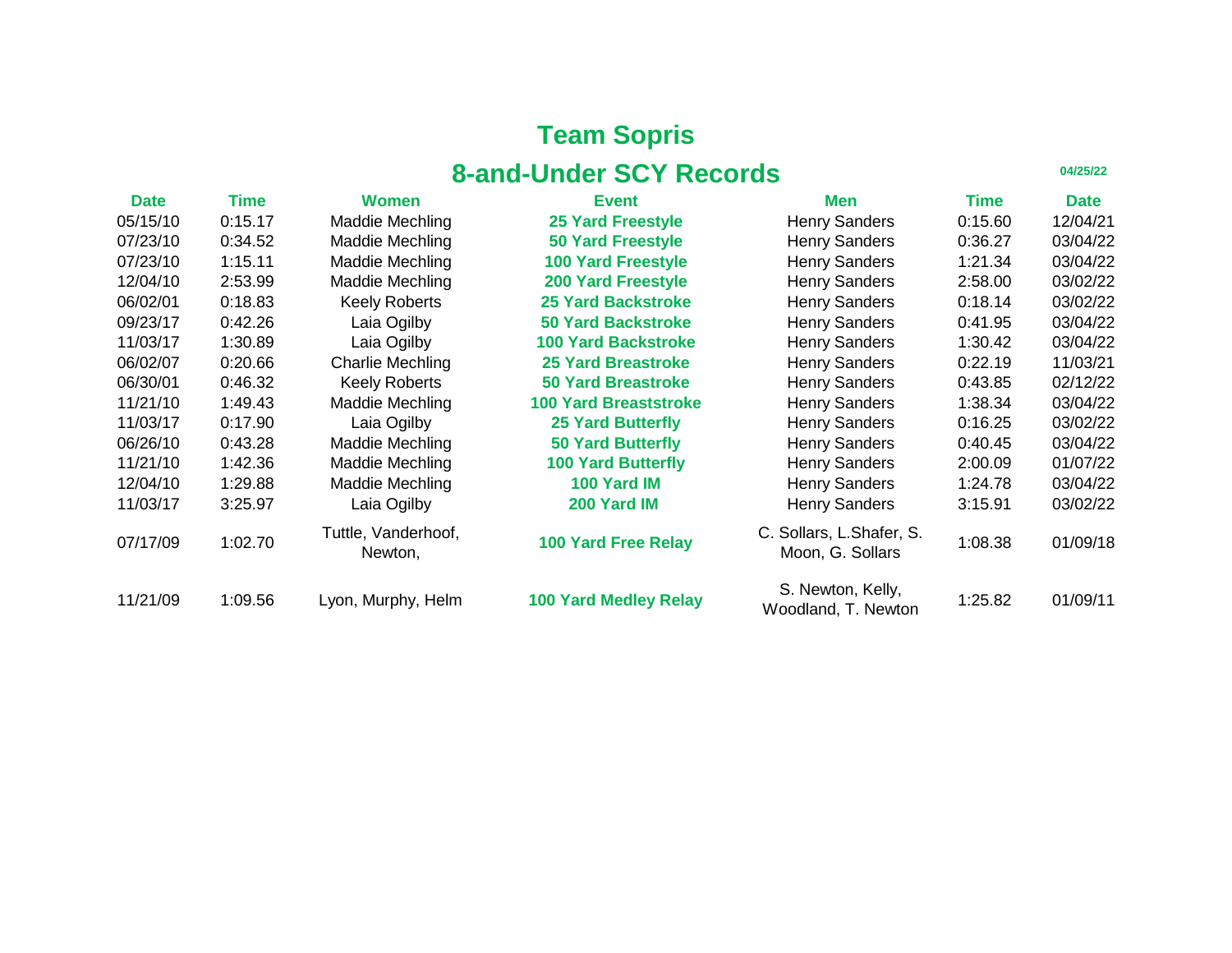| <b>9 &amp; 10 SCY Records</b><br>04/25/22 |             |                                         |                              |                                              |             |             |
|-------------------------------------------|-------------|-----------------------------------------|------------------------------|----------------------------------------------|-------------|-------------|
| <b>Date</b>                               | <b>Time</b> | <b>Women</b>                            | <b>Event</b>                 | <b>Men</b>                                   | <b>Time</b> | <b>Date</b> |
| 02/21/09                                  | 0:29.29     | <b>Charlie Mechling</b>                 | <b>50 Yard Freestyle</b>     | <b>Phillip Hecksel</b>                       | 0:31.76     | 01/23/10    |
| 03/06/09                                  | 1:02.27     | <b>Charlie Mechling</b>                 | <b>100 Yard Freestyle</b>    | <b>Phillip Hecksel</b>                       | 1:10.20     | 03/05/10    |
| 03/06/09                                  | 2:14.22     | <b>Charlie Mechling</b>                 | <b>200 Yard Freestyle</b>    | James McMahon                                | 2:37.24     | 06/12/09    |
| 06/12/09                                  | 6:13.63     | <b>Charlie Mechling</b>                 | <b>500 Yard Freestyle</b>    | <b>James McMahon</b>                         | 6:45.29     | 06/12/09    |
| 01/24/09                                  | 0:35.12     | <b>Charlie Mechling</b>                 | <b>50 Yard Backstroke</b>    | Will Berkheimer                              | 0:36.73     | 12/06/13    |
| 06/12/09                                  | 1:13.41     | <b>Charlie Mechling</b>                 | <b>100 Yard Backstroke</b>   | <b>Will Berkheimer</b>                       | 1:19.25     | 11/16/13    |
| 03/06/09                                  | 0:35.96     | <b>Charlie Mechling</b>                 | <b>50 Yard Breastroke</b>    | David Hecksel                                | 0:41.22     | 05/18/13    |
| 03/06/09                                  | 1:18.61     | <b>Charlie Mechling</b>                 | <b>100 Yard Breastroke</b>   | John Donnelly                                | 1:32.09     | 01/21/17    |
| 06/12/09                                  | 0:32.48     | <b>Charlie Mechling</b>                 | <b>50 Yard Butterfly</b>     | <b>Phillip Hecksel</b>                       | 0:36.88     | 01/23/10    |
| 03/06/09                                  | 1:13.13     | <b>Charlie Mechling</b>                 | <b>100 Yard Butterfly</b>    | <b>Jack Cassidy</b>                          | 1:29.58     | 03/02/07    |
| 06/12/09                                  | 1:11.95     | <b>Charlie Mechling</b>                 | 100 Yard IM                  | <b>Craig Riggins</b>                         | 1:20.96     | 05/23/01    |
| 03/06/09                                  | 2:31.82     | <b>Charlie Mechling</b>                 | 200 Yard IM                  | <b>Craig Riggins</b>                         | 2:49.24     | 05/23/01    |
| 03/06/09                                  | 2:06.40     | Mechling, Tuttle, Fetzko,<br>Vanderhoof | <b>200 Yard Free Relay</b>   | Berkheimer, S. Newton,<br>Hecksel, T.Newton  | 2:35.95     | 11/30/12    |
| 03/06/09                                  | 2:22.37     | Tuttle, Mechling, Fetzko,<br>Vanderhoof | <b>200 Yard Medley Relay</b> | Berkheimer, Hecksel, S.<br>Newton, T. Newton | 2:59.09     | 11/30/12    |

| Men                                       | <b>Time</b> | <b>Date</b> |
|-------------------------------------------|-------------|-------------|
| <b>Phillip Hecksel</b>                    | 0:31.76     | 01/23/10    |
| <b>Phillip Hecksel</b>                    | 1:10.20     | 03/05/10    |
| James McMahon                             | 2:37.24     | 06/12/09    |
| James McMahon                             | 6:45.29     | 06/12/09    |
| Will Berkheimer                           | 0:36.73     | 12/06/13    |
| <b>Will Berkheimer</b>                    | 1:19.25     | 11/16/13    |
| David Hecksel                             | 0:41.22     | 05/18/13    |
| <b>John Donnelly</b>                      | 1:32.09     | 01/21/17    |
| <b>Phillip Hecksel</b>                    | 0:36.88     | 01/23/10    |
| <b>Jack Cassidy</b>                       | 1:29.58     | 03/02/07    |
| <b>Craig Riggins</b>                      | 1:20.96     | 05/23/01    |
| <b>Craig Riggins</b>                      | 2:49.24     | 05/23/01    |
| rkheimer, S. Newton,<br>Hecksel, T.Newton | 2:35.95     | 11/30/12    |
|                                           |             |             |

**Team Sopris**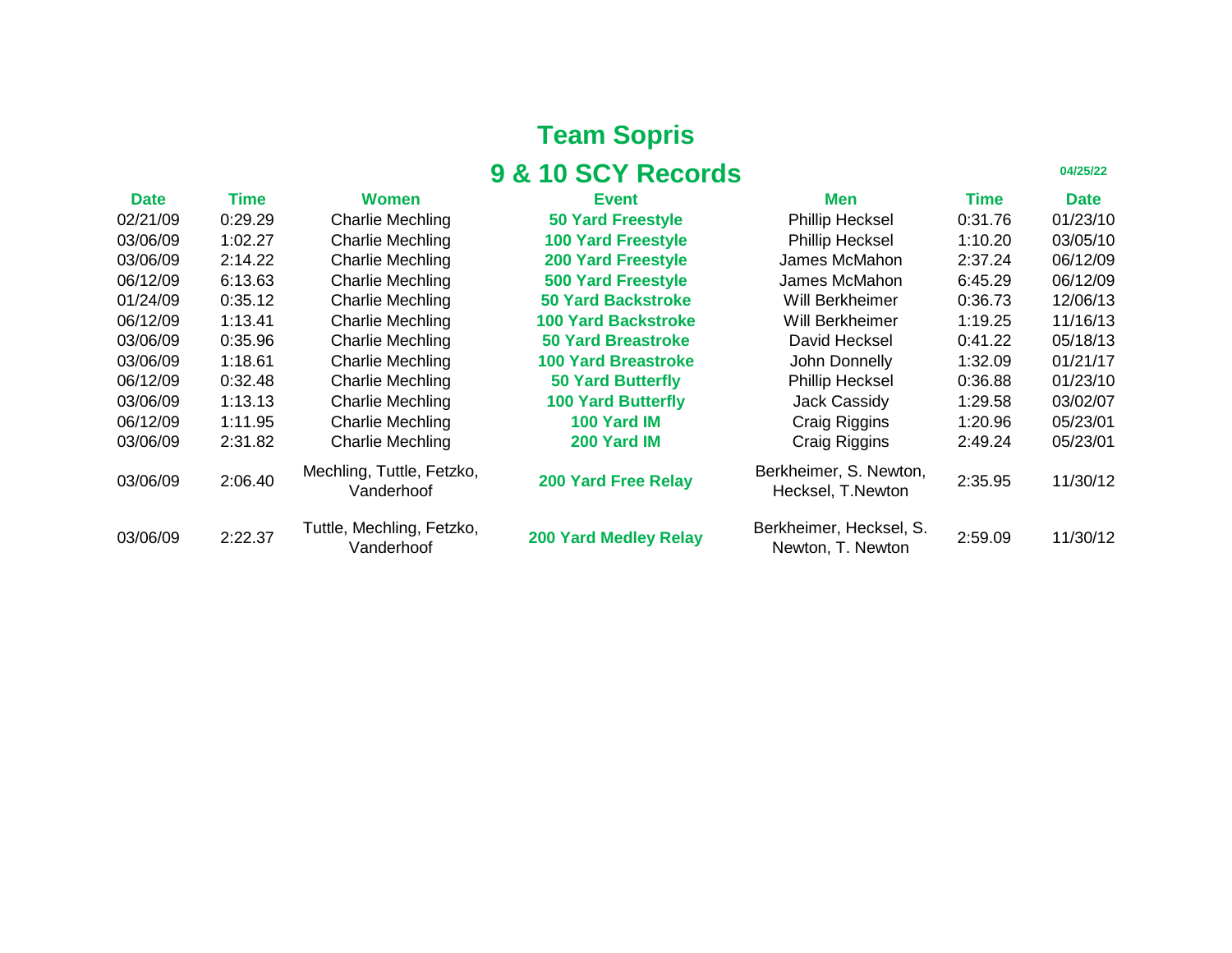|             |          |                                         | <b>11 &amp;12 SCY Records</b> |                                          |          | 04/25/22    |
|-------------|----------|-----------------------------------------|-------------------------------|------------------------------------------|----------|-------------|
| <b>Date</b> | Time     | <b>Women</b>                            | <b>Event</b>                  | <b>Men</b>                               | Time     | <b>Date</b> |
| 2024-17     | 0:26.53  | Amy Madsen                              | <b>50 Yard Freestyle</b>      | <b>Maverick Gorla</b>                    | 0:26.74  | 03/04/16    |
| 03/02/12    | 0:56.84  | LJ Fetzko                               | <b>100 Yard Freestyle</b>     | Chris Rey                                | 1:02.07  | 02/27/98    |
| 01/16/11    | 2:03.96  | <b>Charlie Mechling</b>                 | <b>200 Yard Freestyle</b>     | <b>Maverick Gorla</b>                    | 2:17.89  | 03/04/16    |
| 12/04/11    | 5:31.37  | LJ Fetzko                               | <b>500 Yard Freestyle</b>     | Chris Rey                                | 6:16.32  | 02/27/98    |
| 05/19/12    | 11:52.72 | LJ Fetzko                               | <b>1000 Yard Freestyle</b>    | <b>Phillip Hecksel</b>                   | 13:16.33 | 05/21/11    |
| 05/19/12    | 19:45.73 | LJ Fetzko                               | <b>1650 Freestyle</b>         | <b>Phillip Hecksel</b>                   | 22:17.65 | 11/19/11    |
| 02/19/11    | 0:30.99  | <b>Charlie Mechling</b>                 | <b>50 Yard Backstroke</b>     | <b>Phillip Hecksel</b>                   | 0:32.23  | 12/02/11    |
| 02/19/11    | 1:05.82  | <b>Charlie Mechling</b>                 | <b>100 Yard Backstroke</b>    | David Hecksel                            | 1:10.61  | 02/27/15    |
| 03/06/11    | 2:17.96  | <b>Charlie Mechling</b>                 | <b>200 Yard Backstoke</b>     | Zeb Thorsen                              | 2:33.59  | 03/06/11    |
| 03/06/11    | 0:32.85  | <b>Charlie Mechling</b>                 | <b>50 Yard Breastroke</b>     | <b>Maverick Gorla</b>                    | 0:36.29  | 03/04/16    |
| 03/06/11    | 1:11.66  | <b>Charlie Mechling</b>                 | <b>100 Yard Breastroke</b>    | <b>Phillip Hecksel</b>                   | 1:22.37  | 12/03/11    |
| 03/05/11    | 2:36.18  | <b>Charlie Mechling</b>                 | <b>200 Yard Breastroke</b>    | <b>Zeb Thorsen</b>                       | 2:56.71  | 03/06/11    |
| 05/19/12    | 0:29.20  | LJ Fetzko                               | <b>50 Yard Butterfly</b>      | <b>Maverick Gorla</b>                    | 0:29.94  | 03/12/16    |
| 12/02/11    | 1:05.35  | LJ Fetzko                               | <b>100 Yard Butterfly</b>     | <b>Phillip Hecksel</b>                   | 1:12.51  | 01/28/12    |
| 02/19/11    | 2:27.08  | <b>Charlie Mechling</b>                 | <b>200 Yard Butterfly</b>     | <b>Jack Cassidy</b>                      | 2:40.10  | 02/21/09    |
| 02/19/11    | 1:04.72  | <b>Charlie Mechling</b>                 | 100 Yard IM                   | David Hecksel                            | 1:10.86  | 05/16/15    |
| 02/19/11    | 2:20.34  | <b>Charlie Mechling</b>                 | 200 Yard IM                   | Zeb Thorsen                              | 2:36.80  | 03/06/11    |
| 05/20/11    | 4:56.62  | <b>Charlie Mechling</b>                 | 400 Yard IM                   | Zeb Thorsen                              | 5:34.88  | 03/06/11    |
| 03/04/11    | 1:50.29  | Meckling, Fetzko, Tuttle,<br>Vanderhoof | <b>200 Yard Free Relay</b>    | Hawkins, McMahon,<br>P. Hecksel, Thorsen | 2:03.64  | 03/06/11    |
| 01/08/16    | 5:00.16  | Madsen, MacPherson,<br>Kaden, Stolley   | <b>400 Yard Free Relay</b>    | Cassidy, Mote, Joly,<br><b>Buxman</b>    | 5:52.13  | 06/14/08    |
| 03/04/11    | 2:05.10  | Tuttle, Meckling, Fetzko,<br>Vanderhoof | <b>200 Yard Medley Relay</b>  | Names unavailable                        | 2:15.43  | 06/30/01    |
|             |          |                                         | <b>400 Yard Medley Relay</b>  | Mote, Joly, Cassidy,<br><b>Ruymon</b>    | 6:43.84  | 06/14/08    |

| Men                                      | Time     | <b>Date</b> |
|------------------------------------------|----------|-------------|
| Maverick Gorla                           | 0:26.74  | 03/04/16    |
| <b>Chris Rey</b>                         | 1:02.07  | 02/27/98    |
| Maverick Gorla                           | 2:17.89  | 03/04/16    |
| <b>Chris Rey</b>                         | 6:16.32  | 02/27/98    |
| <b>Phillip Hecksel</b>                   | 13:16.33 | 05/21/11    |
| <b>Phillip Hecksel</b>                   | 22:17.65 | 11/19/11    |
| <b>Phillip Hecksel</b>                   | 0:32.23  | 12/02/11    |
| <b>David Hecksel</b>                     | 1:10.61  | 02/27/15    |
| <b>Zeb Thorsen</b>                       | 2:33.59  | 03/06/11    |
| <b>Maverick Gorla</b>                    | 0:36.29  | 03/04/16    |
| <b>Phillip Hecksel</b>                   | 1:22.37  | 12/03/11    |
| <b>Zeb Thorsen</b>                       | 2:56.71  | 03/06/11    |
| <b>Maverick Gorla</b>                    | 0:29.94  | 03/12/16    |
| <b>Phillip Hecksel</b>                   | 1:12.51  | 01/28/12    |
| <b>Jack Cassidy</b>                      | 2:40.10  | 02/21/09    |
| <b>David Hecksel</b>                     | 1:10.86  | 05/16/15    |
| <b>Zeb Thorsen</b>                       | 2:36.80  | 03/06/11    |
| <b>Zeb Thorsen</b>                       | 5:34.88  | 03/06/11    |
| Hawkins, McMahon,<br>P. Hecksel, Thorsen | 2:03.64  | 03/06/11    |
| Cassidy, Mote, Joly,<br><b>Buxman</b>    | 5:52.13  | 06/14/08    |
| Names unavailable                        | 2:15.43  | 06/30/01    |
| Mote, Joly, Cassidy,<br><b>Buxman</b>    | 6:43.84  | 06/14/08    |

**Buxman** 

**Team Sopris**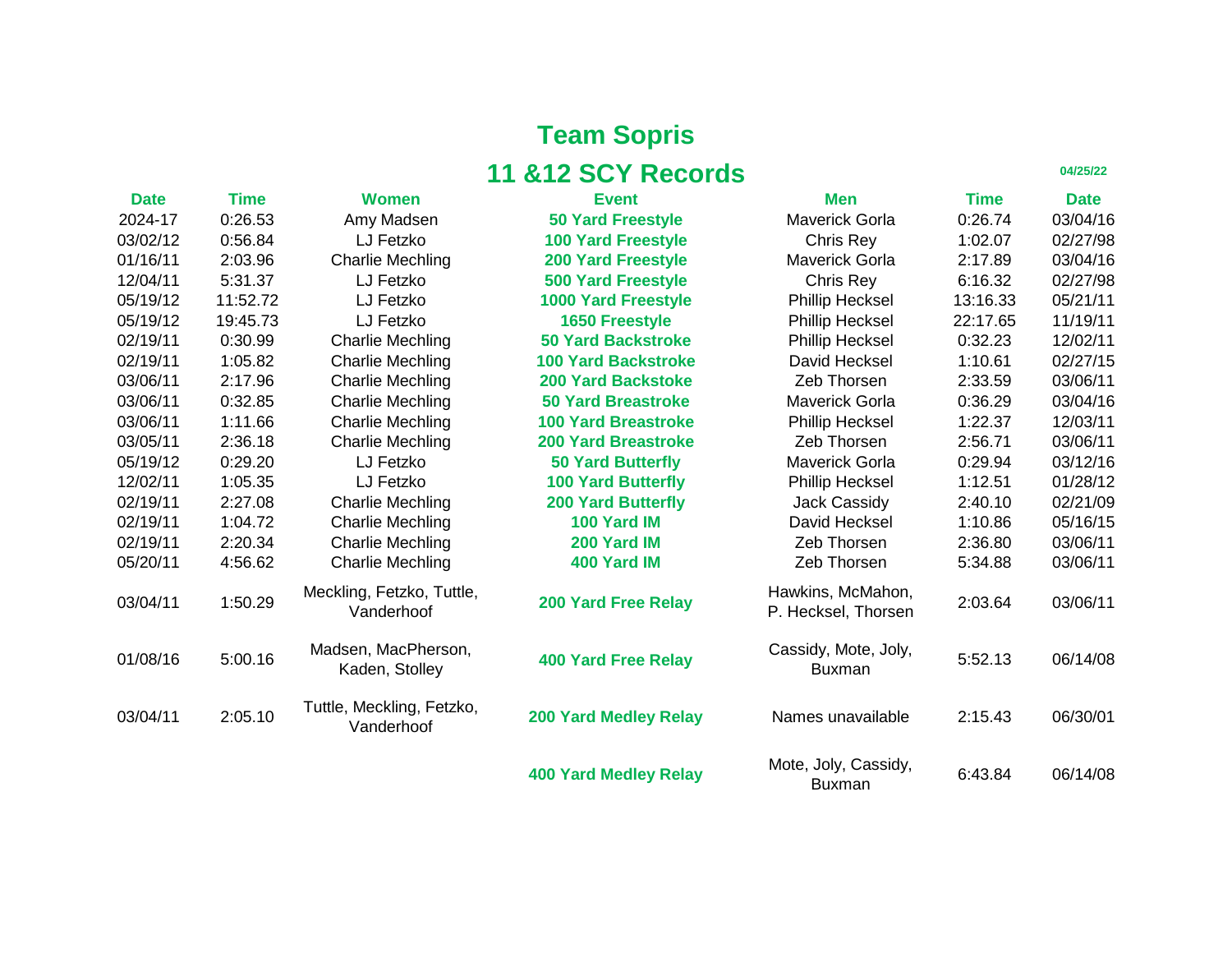| Time     | <b>Date</b> |
|----------|-------------|
| 0:23.97  | 03/04/16    |
| 0:53.01  | 03/02/18    |
| 1:55.57  | 02/13/15    |
| 5:16.40  | 06/30/01    |
| 11:06.74 | 11/20/10    |
| 18:25.09 | 02/19/11    |
| 1:00.17  | 10/13/18    |
| 2:09.58  | 03/08/13    |
| 1:09.61  | 03/04/16    |
| 2:32.44  | 12/03/10    |
| 1:00.17  | 12/01/17    |
| 2:11.80  | 02/13/15    |
| 2:13.56  | 03/04/16    |
| 4:48.21  | 03/08/13    |

| <b>Date</b> | <b>Time</b> | <b>Women</b>                           | <b>Event</b>                 | <b>Men</b>                              | Time     | <b>Date</b> |
|-------------|-------------|----------------------------------------|------------------------------|-----------------------------------------|----------|-------------|
| 01/18/03    | 0:25.27     | <b>Emily McDonald</b>                  | <b>50 Yard Freestyle</b>     | Jonus Ortega                            | 0:23.97  | 03/04/16    |
| 02/13/04    | 0:53.41     | <b>Emily McDonald</b>                  | <b>100 Yard Freestyle</b>    | <b>Maverick Gorla</b>                   | 0:53.01  | 03/02/18    |
| 02/07/14    | 1:55.61     | LJ Fetzko                              | <b>200 Yard Freestyle</b>    | AJ Lee                                  | 1:55.57  | 02/13/15    |
| 01/17/14    | 5:11.74     | LJ Fetzko                              | <b>500 Yard Freestyle</b>    | Jonathan Jay                            | 5:16.40  | 06/30/01    |
| 03/12/14    | 10:45.17    | LJ Fetzko                              | <b>1000 Yard Freestyle</b>   | <b>Jack Cassidy</b>                     | 11:06.74 | 11/20/10    |
| 03/13/13    | 17:39.16    | <b>Jessica Tuttle</b>                  | <b>1650 Yard Freestyle</b>   | <b>Jack Cassidy</b>                     | 18:25.09 | 02/19/11    |
| 12/17/19    | 1:02.02     | <b>Amelie Ogilby</b>                   | <b>100 Yard Backstroke</b>   | <b>Aeson Akins</b>                      | 1:00.17  | 10/13/18    |
| 02/28/20    | 2:11.91     | <b>Amelie Ogilby</b>                   | <b>200 Yard Backstroke</b>   | Zeb Thorsen                             | 2:09.58  | 03/08/13    |
| 01/04/19    | 1:10.54     | Amy Madsen                             | <b>100 Yard Breastroke</b>   | Jonus Ortega                            | 1:09.61  | 03/04/16    |
| 01/17/14    | 2:29.83     | LJ Fetzko                              | <b>200 Yard Breastroke</b>   | <b>Jack Cassidy</b>                     | 2:32.44  | 12/03/10    |
| 02/07/14    | 1:01.44     | LJ Fetzko                              | <b>100 Yard Butterfly</b>    | <b>Maverick Gorla</b>                   | 1:00.17  | 12/01/17    |
| 03/13/13    | 2:13.18     | <b>Jessica Tuttle</b>                  | <b>200 Yard Butterfly</b>    | AJ Lee                                  | 2:11.80  | 02/13/15    |
| 01/17/14    | 2:13.94     | LJ Fetzko                              | 200 Yard IM                  | Jonus Ortega                            | 2:13.56  | 03/04/16    |
| 03/13/13    | 4:40.42     | <b>Jessica Tuttle</b>                  | 400 Yard IM                  | Zeb Thorsen                             | 4:48.21  | 03/08/13    |
| 06/12/09    | 1:50.71     | Grumley, Carcaterra,<br>Thorsen, Roper | <b>200 Yard Free Relay</b>   |                                         |          |             |
| 03/05/10    | 4:01.74     | Grumley, Carcaterra,<br>Thorsen, Roper | <b>400 Yard Free Relay</b>   | Joly, Cassidy, Thorsen,<br>Hecksel      | 4:39.90  | 06/26/10    |
|             |             |                                        | <b>800 Yard Free Relay</b>   |                                         |          |             |
| 12/02/11    | 2:07.49     | Names unavailable                      | <b>200 Yard Medley Relay</b> | Mote, Moore, Cassidy,<br><b>Thorsen</b> | 2:50.84  | 06/02/07    |
| 03/05/10    | 4:33.66     | Roper, Thorsen,<br>Grumley, Carcaterra | <b>400 Yard Medley Relay</b> |                                         |          |             |

# **Team Sopris 13 & 14 SCY Records**